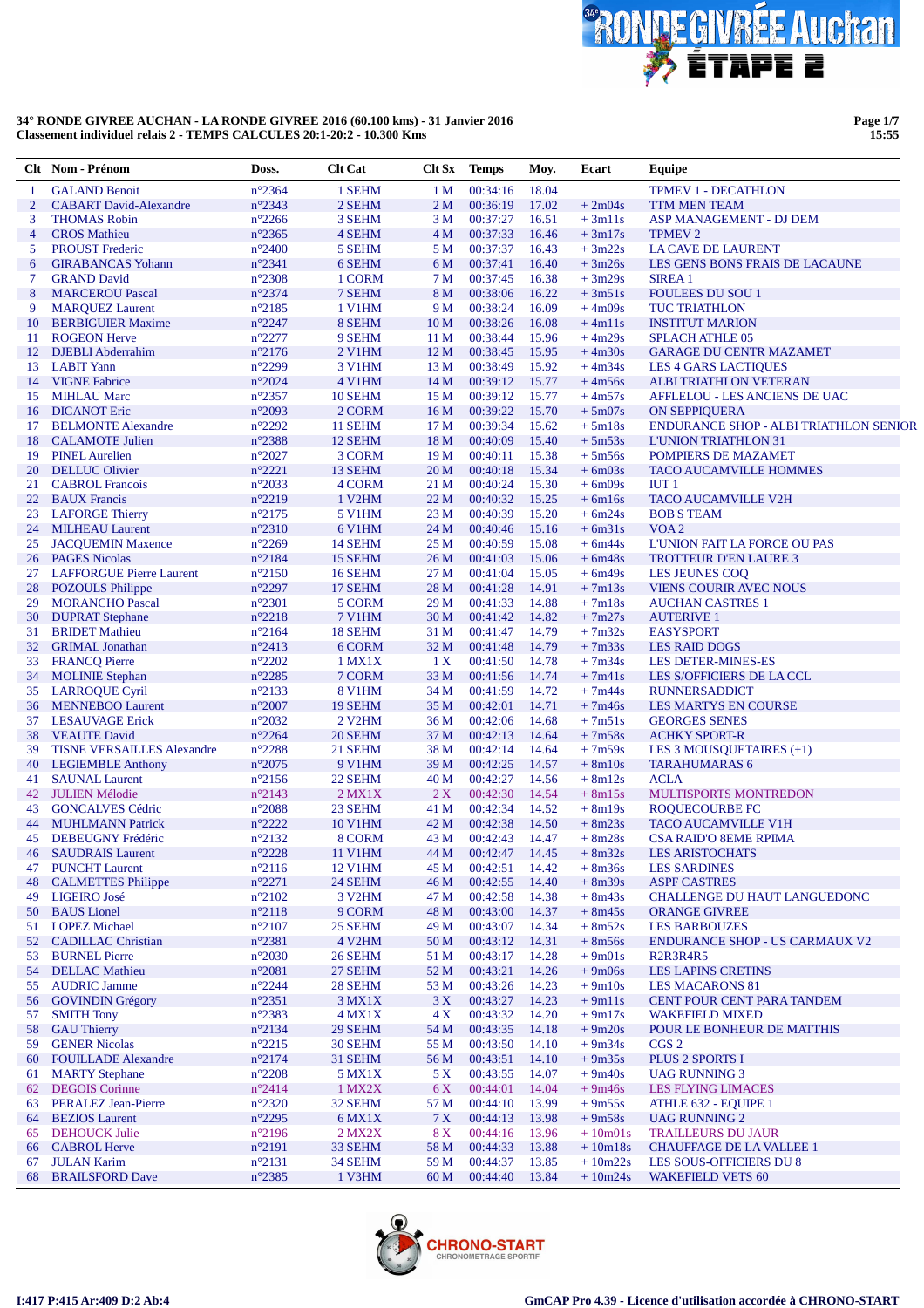

**Page 2/7 15:55**

|          | Clt Nom - Prénom                                       | Doss.                              | <b>Clt Cat</b>      | Clt Sx           | <b>Temps</b>         | Moy.           | Ecart                  | Equipe                                                    |
|----------|--------------------------------------------------------|------------------------------------|---------------------|------------------|----------------------|----------------|------------------------|-----------------------------------------------------------|
| 69       | <b>TICHIT Christophe</b>                               | $n^{\circ}2325$                    | <b>13 V1HM</b>      | 61 M             | 00:44:49             | 13.79          | $+10m34s$              | LES GENS BONS CRUS DE LACAUNE                             |
| 70       | <b>JIMENEZ Philippe</b>                                | $n^{\circ}2237$                    | 35 SEHM             | 62 M             | 00:44:50             | 13.79          | $+10m35s$              | PEAUX ET DECO.COM                                         |
| 71       | <b>SAKIROFF Emmanuel</b>                               | $n^{\circ}2373$                    | 36 SEHM             | 63 M             | 00:44:51             | 13.78          | $+10m35s$              | <b>SOCIETE GENERALE</b>                                   |
| 72       | <b>MERY Fabienne</b>                                   | $n^{\circ}2352$                    | <b>7 MX1X</b>       | 9 X              | 00:44:55             | 13.76          | $+10m40s$              | LES POULETS SANS TÊTES                                    |
| 73       | <b>MORENO Yves</b>                                     | $n^{\circ}2280$                    | <b>14 V1HM</b>      | 64 M             | 00:44:56             | 13.76          | $+10m41s$              | <b>LES ARIEGEOIS</b>                                      |
| 74       | PARRA Hugo                                             | $n^{\circ}2379$                    | 37 SEHM             | 65 M             | 00:45:04             | 13.72          | $+10m48s$              | <b>TCPC</b>                                               |
| 75       | <b>BELLANGER Frederic</b>                              | $n^{\circ}2014$                    | 38 SEHM             | 66 M             | 00:45:04             | 13.71          | $+10m49s$              | <b>COOL RUNNING</b>                                       |
| 76       | <b>MOISY</b> Christophe                                | $n^{\circ}2089$                    | 39 SEHM             | 67 M             | 00:45:09             | 13.69          | $+10m54s$              | <b>LES BAD-RUNNERS</b>                                    |
| 77       | <b>VENANCIO Nicolas</b>                                | $n^{\circ}2008$                    | 40 SEHM             | 68 M             | 00:45:10             | 13.69          | $+10m55s$              | <b>LES ESSOUFLES</b>                                      |
| 78       | <b>BONNAFOUS Gilles</b>                                | $n^{\circ}2382$                    | 41 SEHM             | 69 M             | 00:45:11             | 13.68          | $+10m55s$              | <b>LES GROLES TROTTEURS</b>                               |
| 79       | <b>LACAUSTE David</b>                                  | $n^{\circ}2262$                    | <b>15 V1HM</b>      | 70 M             | 00:45:14             | 13.67          | $+10m58s$              | <b>ASEAT</b>                                              |
| 80       | <b>LONG</b> Marie                                      | $n^{\circ}2316$                    | <b>8 MX1X</b>       | 10X              | 00:45:14             | 13.66          | $+10m59s$              | <b>LES DECAPSULES 2</b>                                   |
| 81       | <b>SERIN Sebastien</b>                                 | $n^{\circ}2003$                    | <b>16 V1HM</b>      | 71 M             | 00:45:20             | 13.64          | $+11m04s$              | LES GIVRES DU LAC                                         |
| 82       | <b>JANY</b> Patrick                                    | $n^{\circ}2011$                    | 42 SEHM             | 72 M             | 00:45:22             | 13.63          | $+11m06s$              | <b>POUMPILS ELITE</b>                                     |
| 83<br>84 | <b>GUIRAUD Louis</b><br><b>SOULAYRAC Jean Francois</b> | $n^{\circ}2408$<br>$n^{\circ}2393$ | 9 MX1X<br>43 SEHM   | 11 X<br>73 M     | 00:45:22<br>00:45:23 | 13.62<br>13.62 | $+11m07s$<br>$+11m08s$ | <b>ASPCG 1</b><br><b>LES BOURRICOTS</b>                   |
| 85       | <b>BENSE Thomas</b>                                    | $n^{\circ}2145$                    | 44 SEHM             | 74 M             | 00:45:28             | 13.60          | $+11m12s$              | <b>L'EQUIPE FORMIDABLE</b>                                |
| 86       | <b>SALVAIRE Yves</b>                                   | $n^{\circ}2350$                    | 10 MX1X             | 12X              | 00:45:28             | 13.59          | $+11m13s$              | <b>ALMADRABA</b>                                          |
| 87       | <b>PROD'HOMME Pierre</b>                               | $n^{\circ}2286$                    | 10 CORM             | 75 M             | 00:45:32             | 13.58          | $+11m17s$              | LE 8 AU CONTACT                                           |
| 88       | <b>KAUFLING Richard</b>                                | $n^{\circ}2113$                    | 11 MX1X             | 13X              | 00:45:32             | 13.58          | $+11m17s$              | <b>LES MA-MAU-GUI-PI</b>                                  |
| 89       | <b>LACOSTE Gatien</b>                                  | $n^{\circ}2361$                    | 45 SEHM             | 76 M             | 00:45:34             | 13.57          | $+11m18s$              | TOURNEE DES GRANDS DUCS                                   |
| 90       | <b>BERTHON Vincent</b>                                 | $n^{\circ}2047$                    | 46 SEHM             | 77 M             | 00:45:38             | 13.55          | $+11m23s$              | <b>MISSEGLE 1</b>                                         |
| 91       | <b>SENDRAL Yannick</b>                                 | $n^{\circ}2209$                    | 47 SEHM             | 78 M             | 00:45:40             | 13.54          | $+11m24s$              | <b>ASPF SOUAL</b>                                         |
| 92       | <b>PASTUREL Nicolas</b>                                | $n^{\circ}2309$                    | 48 SEHM             | 79 M             | 00:45:46             | 13.51          | $+11m31s$              | VOA <sub>1</sub>                                          |
| 93       | <b>CURUTCHET Christine</b>                             | $n^{\circ}2148$                    | 12 MX1X             | 14X              | 00:45:55             | 13.46          | $+11m39s$              | <b>LES RONCHONS</b>                                       |
| 94       | <b>SAUMADE Brice</b>                                   | $n^{\circ}2064$                    | 49 SEHM             | 80 M             | 00:46:00             | 13.44          | $+11m44s$              | <b>COTE FLAMMES</b>                                       |
| 95       | <b>DORIER Didier</b>                                   | $n^{\circ}2401$                    | <b>17 V1HM</b>      | 81 M             | 00:46:04             | 13.42          | $+11m49s$              | <b>LES TONTONS COUREURS</b>                               |
| 96       | <b>PAGES</b> Benjamin                                  | $n^{\circ}2092$                    | 50 SEHM             | 82 M             | 00:46:13             | 13.38          | $+11m57s$              | <b>MISSEGLE 3</b>                                         |
| 97       | <b>BAUDUI</b> Pascal                                   | $n^{\circ}2019$                    | 13 MX1X             | 15X              | 00:46:21             | 13.34          | $+12m05s$              | <b>BRASSAC AUTO</b>                                       |
| 98       | <b>CAUSSE</b> Stephane                                 | $n^{\circ}2305$                    | 51 SEHM             | 83 M             | 00:46:25             | 13.32          | $+12m10s$              | <b>ALBI CHEMINOTS SPORTS</b>                              |
| 99       | <b>PUBLIER Franck</b>                                  | $n^{\circ}2080$                    | 52 SEHM             | 84 M             | 00:46:27             | 13.31          | $+12m12s$              | "LES ""BOIT SANS SOIF"""                                  |
|          | 100 DA COSTA Georges Manuel                            | $n^{\circ}2097$                    | 53 SEHM             | 85 M             | 00:46:31             | 13.29          | $+12m16s$              | <b>SEPICARLUSOBREIZH</b>                                  |
| 101      | <b>ZENATTI Eric</b>                                    | $n^{\circ}2205$                    | 14 MX1X             | 16X              | 00:46:33             | 13.28          | $+12m18s$              | LES FATALS VIELMUROIS N° 2                                |
|          | 102 GRANIER Dominique                                  | $n^{\circ}2412$                    | 54 SEHM             | 86 M             | 00:46:37             | 13.26          | $+12m21s$              | <b>RODEZ TRIATHLON 12</b>                                 |
|          | 103 MIQUEL Julie                                       | $n^{\circ}2028$                    | 15 MX1X             | 17 <sub>X</sub>  | 00:46:38             | 13.25          | $+12m23s$              | <b>FRAYSSINET SAS</b>                                     |
|          | 104 LECHAT Guillaume                                   | $n^{\circ}2048$                    | 11 CORM             | 87 M             | 00:46:47             | 13.21          | $+12m32s$              | <b>AQUA BONS</b>                                          |
|          | 105 MILNES Robert                                      | $n^{\circ}2192$                    | 55 SEHM             | 88 M             | 00:46:57             | 13.17          | $+12m41s$              | <b>CHAUFFAGE DE LA VALLEE 2</b>                           |
|          | 106 DUBOIS Claire                                      | $n^{\circ}2417$                    | 16 MX1X             | 18X              | 00:47:00             | 13.15          | $+12m45s$              | <b>LES CHRICHRIS</b>                                      |
|          | 107 SERRAND Jonathan                                   | $n^{\circ}2390$                    | 56 SEHM             | 89 M             | 00:47:06             | 13.12          | $+12m51s$              | LES COUREURS DU SWAG                                      |
| 108      | <b>BONNAFOUS Sebastien</b>                             | $n^{\circ}2405$                    | 57 SEHM             | 90 M             | 00:47:11             | 13.10          | $+12m56s$              | <b>SIDV CASTRES</b>                                       |
| 110      | 109 PIET Florent<br><b>CHEVILLET Vincent</b>           | $n^{\circ}2129$<br>$n^{\circ}2170$ | 58 SEHM<br>59 SEHM  | 91 M<br>92 M     | 00:47:14<br>00:47:16 | 13.09<br>13.08 | $+12m59s$<br>$+13m00s$ | <b>PLUS 2 SPORTS II</b><br><b>LES MISTERS FREEZES</b>     |
|          | 111 FERREIRA Manuel                                    | $n^{\circ}2195$                    | 60 SEHM             | 93 M             | 00:47:23             | 13.04          | $+13m08s$              | <b>IT'S ACTIV</b>                                         |
|          | 112 MURET Guillaume                                    | $n^{\circ}2159$                    | 12 CORM             | 94 M             | 00:47:24             | 13.04          | $+13m09s$              | <b>SOLUTEA</b>                                            |
|          | 113 RASCOL Jean                                        | $n^{\circ}2326$                    | 5 V <sub>2</sub> HM | 95 M             | 00:47:28             | 13.02          | $+13m12s$              | LES GENS BONS SECS DE LACAUNE                             |
|          | 114 CHANINE Cécilia                                    | $n^{\circ}2370$                    | 17 MX1X             | 19X              | 00:47:31             | 13.01          | $+13ml6s$              | <b>COSATRAIL TOULOUSAIN</b>                               |
|          | 115 LARROQUE Sandrine                                  | $n^{\circ}2273$                    | 1 VFF               | 1F               | 00:47:36             | 12.98          | $+13m21s$              | <b>SPLACH ATHLE 01</b>                                    |
|          | 116 GARCIA Fabien                                      | $n^{\circ}2199$                    | 61 SEHM             | 96 M             | 00:47:46             | 12.94          | $+13m30s$              | <b>LES CATHARES</b>                                       |
| 117      | <b>BOURGUET Fabien</b>                                 | $n^{\circ}2200$                    | 3 MX2X              | 20 X             | 00:47:52             | 12.91          | $+13m37s$              | <b>LES WIN WIN</b>                                        |
|          | 118 VALADIE Florian                                    | $n^{\circ}2212$                    | 18 MX1X             | 21 X             | 00:47:56             | 12.90          | $+13m41s$              | <b>LES PETITS POIS</b>                                    |
|          | 119 MORISSON Nicolas                                   | $n^{\circ}2415$                    | 62 SEHM             | 97 M             | 00:47:56             | 12.89          | $+13m41s$              | <b>INTERSPORT LABEGE</b>                                  |
|          | 120 FEURRDANT Alexis                                   | $n^{\circ}2204$                    | 63 SEHM             | 98 M             | 00:47:59             | 12.88          | $+13m43s$              | <b>LES BAOUSSIENS</b>                                     |
|          | 121 PEYRARD Pierre François                            | $n^{\circ}2006$                    | 13 CORM             | 99 M             | 00:48:01             | 12.87          | $+13m46s$              | <b>LES 4 SYNTHETIQUES</b>                                 |
|          | 122 BREMAUD Laure                                      | $n^{\circ}2398$                    | 19 MX1X             | 22 X             | 00:48:04             | 12.86          | $+13m48s$              | <b>LES INGLORIOUS SALOPARDS</b>                           |
|          | 123 ROUPSARD BLIN Carine                               | $n^{\circ}2274$                    | $4$ MX2X            | 23X              | 00:48:06             | 12.85          | $+13m51s$              | <b>SPLACH ATHLE 02</b>                                    |
|          | 124 FIAMAZZO Christophe                                | $n^{\circ}2298$                    | 64 SEHM             | 100 <sub>M</sub> | 00:48:07             | 12.85          | $+13m52s$              | <b>POFIVAJE</b>                                           |
|          | 125 DURAND Philippe                                    | $n^{\circ}2054$                    | 20 MX1X             | 24X              | 00:48:10             | 12.83          | $+13m55s$              | <b>LES 4 GIVRES</b>                                       |
|          | 126 FITTE Joel                                         | $n^{\circ}2260$                    | 6 V <sub>2</sub> HM | 101 M            | 00:48:11             | 12.83          | $+13m55s$              | LES PDG D'OXYGENE 32                                      |
|          | 127 LAFON Clément                                      | $n^{\circ}2155$                    | 65 SEHM             | 102 M            | 00:48:15             | 12.81          | $+13m59s$              | TOUT FAIRE MATERIAUX ALBAN                                |
|          | 128 PILIA Arnaud                                       | $n^{\circ}2084$                    | 66 SEHM             | 103 M            | 00:48:16             | 12.81          | $+14m01s$              | <b>SAGESSE CREDIT</b>                                     |
|          | 129 GIL Mégane                                         | $n^{\circ}2329$                    | 5 MX2X              | 25 X             | 00:48:22             | 12.78          | $+14m07s$              | LES GENS BONS SANS OS DE LACAUNE                          |
|          | 130 MOURA Michel                                       | $n^{\circ}2318$                    | <b>18 V1HM</b>      | 104 <sub>M</sub> | 00:48:23             | 12.77          | $+14m08s$              | <b>LES DECAPSULES 4</b>                                   |
|          | 131 LUTSEN Franck                                      | $n^{\circ}2016$                    | 67 SEHM             | 105 <sub>M</sub> | 00:48:26             | 12.76          | $+14m10s$              | <b>CHALUBALU</b>                                          |
|          | 132 CARBONNEL Nicolas                                  | $n^{\circ}2135$                    | 68 SEHM             | 106 <sub>M</sub> | 00:48:27             | 12.76          | $+14m12s$              | DOCS ET DAC                                               |
|          | 133 GUY Olivier<br>134 CULIE Marc                      | $n^{\circ}2289$                    | 21 MX1X             | 26X<br>27 X      | 00:48:28             | 12.75<br>12.75 | $+14m13s$              | <b>GRANIT PAYSAGES</b>                                    |
|          | 135 MOLINIER Vincent                                   | $n^{\circ}2253$<br>$n^{\circ}2342$ | 6 MX2X<br>69 SEHM   | 107 M            | 00:48:29<br>00:48:29 | 12.75          | $+14m13s$<br>$+14m13s$ | <b>COURIR AIGUEFONDE 2</b><br><b>TROMPETTES TARNAISES</b> |
|          | 136 BOULADE Joel                                       | $n^{\circ}2186$                    | 70 SEHM             | 108 M            | 00:48:29             | 12.75          | $+14m14s$              | <b>LES GINDOULS</b>                                       |
|          |                                                        |                                    |                     |                  |                      |                |                        |                                                           |

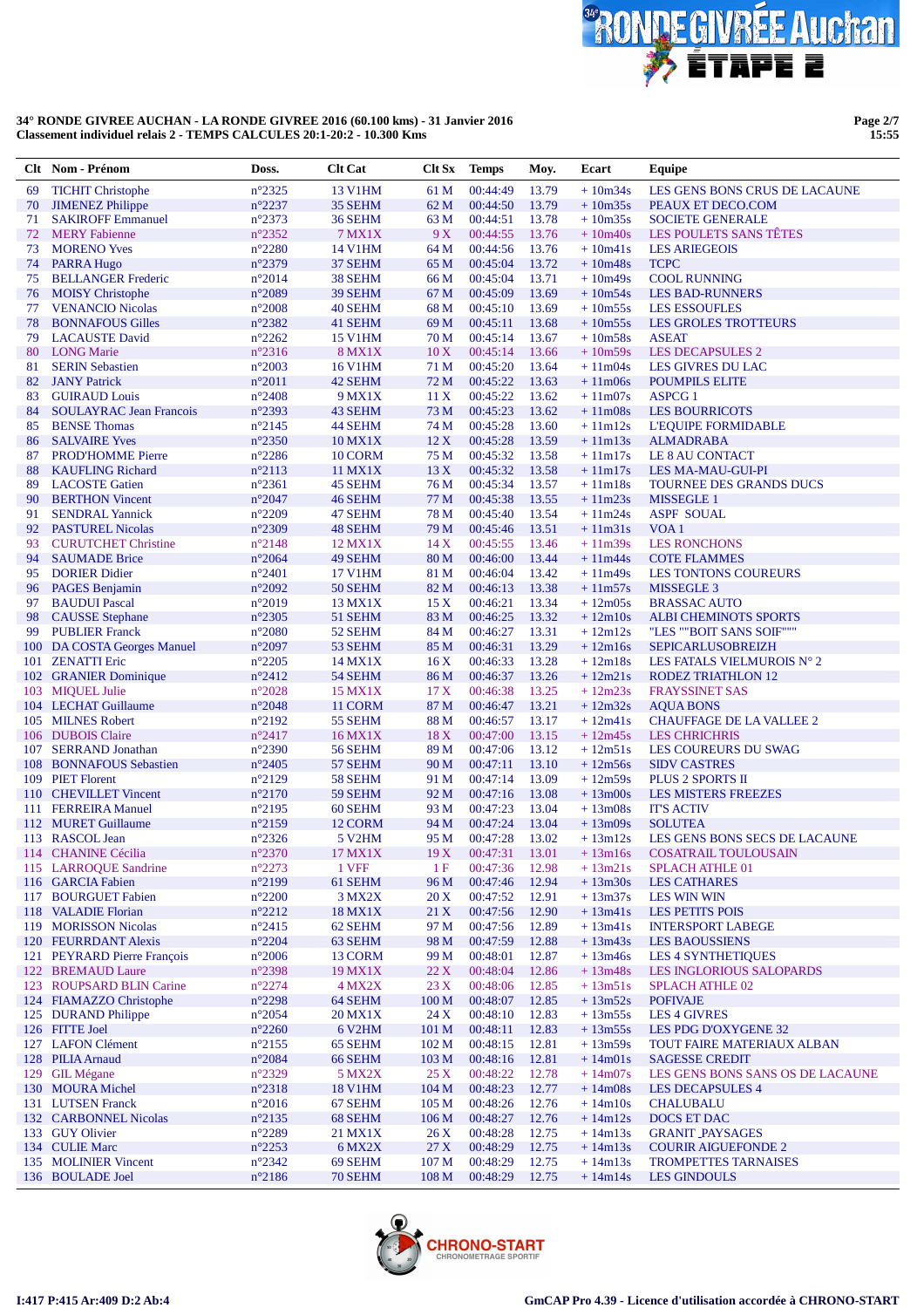

**Page 3/7 15:55**

|     | Clt Nom - Prénom                            | Doss.                              | <b>Clt Cat</b>     | Clt Sx           | <b>Temps</b>         | Moy.           | Ecart                  | Equipe                                                 |
|-----|---------------------------------------------|------------------------------------|--------------------|------------------|----------------------|----------------|------------------------|--------------------------------------------------------|
|     | 137 GRAIA Olivier                           | $n^{\circ}2236$                    | 71 SEHM            | 109 <sub>M</sub> | 00:48:31             | 12.74          | $+14m16s$              | <b>SOUPEXOIS GIVRES</b>                                |
|     | 138 SEVERAC Sylvain                         | $n^{\circ}2291$                    | 72 SEHM            | 110 <sub>M</sub> | 00:48:32             | 12.74          | $+14m16s$              | <b>BIGARD CASTRES</b>                                  |
|     | 139 LOUBET Bastien                          | $n^{\circ}2227$                    | 73 SEHM            | 111 M            | 00:48:32             | 12.74          | $+14m16s$              | <b>FOSSILE JEUN'S</b>                                  |
|     | 140 ROUQUIE Elodie                          | $n^{\circ}2333$                    | 22 MX1X            | 28X              | 00:48:33             | 12.73          | $+14m18s$              | LES FOULLEE DES 3 QUILLES                              |
| 141 | <b>SEGONNE Roland</b>                       | $n^{\circ}2179$                    | 23 MX1X            | 29X              | 00:48:34             | 12.73          | $+14m18s$              | <b>CANTIE PROCESS INDUSTRIELS</b>                      |
|     | 142 CHALLUT Stéphane                        | $n^{\circ}2146$                    | 74 SEHM            | 112 M            | 00:48:36             | 12.72          | $+14m21s$              | <b>LES DRAGIBUS DU SIDOBRE</b>                         |
|     | 143 CANTIE Philippe                         | $n^{\circ}2232$                    | 24 MX1X            | 30X              | 00:48:47             | 12.67          | $+14m32s$              | LES CŒURS DE GLACE                                     |
|     | 144 COMMELIN Olivier                        | $n^{\circ}2344$                    | 75 SEHM            | 113 M            | 00:48:49             | 12.66          | $+14m33s$              | <b>TRIATHLON CASTRES</b>                               |
|     | 145 TAYAC Frederic                          | $n^{\circ}2272$                    | 76 SEHM            | 114 M            | 00:48:50<br>00:48:51 | 12.66          | $+14m35s$              | LES MARTYS EN COURSE 2                                 |
|     | 146 ROUQUET Mathieu<br>147 TOUMSON Sabine   | $n^{\circ}2180$<br>$n^{\circ}2340$ | 25 MX1X<br>1 MX3X  | 31 X<br>32 X     | 00:48:52             | 12.65<br>12.65 | $+14m36s$<br>$+14m37s$ | <b>GEBRESSELATEAM 1</b><br><b>LES SEVENTIES GIVRES</b> |
| 148 | <b>BOUSQUET Christophe</b>                  | $n^{\circ}2410$                    | 26 MX1X            | 33 X             | 00:48:59             | 12.62          | $+14m43s$              | LE C.A.F.                                              |
|     | 149 FERRIE Alain                            | $n^{\circ}2217$                    | 77 SEHM            | 115 <sub>M</sub> | 00:48:59             | 12.62          | $+14m44s$              | <b>ASEAT LATELEC 1</b>                                 |
|     | 150 ESTEVE Theo                             | $n^{\circ}3395$                    | 78 SEHM            | 116M             | 00:49:03             | 12.60          | $+14m47s$              | <b>MISSEGLE 4</b>                                      |
| 151 | <b>BOYER</b> Fred                           | $n^{\circ}2270$                    | 79 SEHM            | 117 M            | 00:49:05             | 12.59          | $+14m50s$              | <b>BBBM</b>                                            |
|     | 152 DONADILLE Bruno                         | $n^{\circ}2284$                    | <b>19 V1HM</b>     | 118 M            | 00:49:07             | 12.58          | $+14m52s$              | <b>EASY SPORT - TRI FLEURY</b>                         |
|     | 153 BOUNIQ Clement                          | $n^{\circ}2060$                    | 14 CORM            | 119 <sub>M</sub> | 00:49:11             | 12.57          | $+14m55s$              | <b>LES GIVRES PIERRE FABRE</b>                         |
|     | 154 MORIN Thierry                           | $n^{\circ}2312$                    | <b>20 V1HM</b>     | 120 M            | 00:49:13             | 12.56          | $+14m58s$              | MISSEGLE 2                                             |
|     | 155 MENGUS Claire                           | $n^{\circ}2359$                    | 27 MX1X            | 34 X             | 00:49:14             | 12.55          | $+14m59s$              | <b>FOULEES DU SOU 2</b>                                |
|     | 156 MIQUEL Anne-Marie                       | $n^{\circ}2013$                    | <b>7 MX2X</b>      | 35 X             | 00:49:17             | 12.54          | $+15m01s$              | <b>CHIC ET CHOC</b>                                    |
|     | 157 BOUSSAHA-ACHEGHANE Christine n°2172     |                                    | $2$ MX $3X$        | 36X              | 00:49:21             | 12.52          | $+15m06s$              | <b>AFCF</b>                                            |
|     | 158 SUAREZ Matthieu                         | $n^{\circ}2152$                    | 80 SEHM            | 121 M            | 00:49:27             | 12.50          | $+15m11s$              | <b>FC RACLETTE</b>                                     |
|     | 159 HAVENGA Louis                           | $n^{\circ}2338$                    | 81 SEHM            | 122M             | 00:49:32             | 12.48          | $+15m17s$              | <b>LES FORTES TÊTES</b>                                |
|     | 160 CALAMOTE Armand                         | $n^{\circ}2211$                    | 28 MX1X            | 37 X             | 00:49:36             | 12.46          | $+15m21s$              | <b>ASPF LE CARLA</b>                                   |
|     | 161 DELAGNES Didier<br>162 CAZES Eric       | $n^{\circ}2278$<br>$n^{\circ}2001$ | 82 SEHM<br>2 V3HM  | 123 M<br>124 M   | 00:49:36<br>00:49:43 | 12.46<br>12.43 | $+15m21s$<br>$+15m27s$ | <b>SPLACH ATHLE 06</b><br><b>LES ANCIENS BOLIDES</b>   |
|     | 163 ABADIE Fanny                            | $n^{\circ}2334$                    | 29 MX1X            | 38 X             | 00:49:45             | 12.43          | $+15m29s$              | <b>AURE LES BRAS CASSES</b>                            |
|     | 164 PUGET Philippe                          | $n^{\circ}2058$                    | 83 SEHM            | 125 M            | 00:49:47             | 12.42          | $+15m32s$              | T.R. 130 CASTRES                                       |
|     | 165 AZEMAT Nicolas                          | $n^{\circ}2034$                    | 84 SEHM            | 126 <sub>M</sub> | 00:49:47             | 12.41          | $+15m32s$              | <b>BLACK MOUNTAIN TRAIL</b>                            |
|     | 166 AGUILERA François                       | $n^{\circ}2026$                    | <b>8 MX2X</b>      | 39 X             | 00:49:51             | 12.40          | $+15m36s$              | <b>LES 4 SAUCISSES</b>                                 |
|     | 167 LEONET Sandrine                         | $n^{\circ}2346$                    | 2 VFF              | 2F               | 00:49:51             | 12.40          | $+15m36s$              | <b>EASYSPORT 1</b>                                     |
|     | 168 COTTET Laurence                         | $n^{\circ}2149$                    | 30 MX1X            | 40 X             | 00:49:53             | 12.39          | $+15m38s$              | LES LIEVRES DE CASTELSARRASIN                          |
|     | 169 PEYROT DES GACHONS Corentin             | $n^{\circ}2378$                    | 31 MX1X            | 41 X             | 00:49:56             | 12.38          | $+15m41s$              | MISSEGLE 5                                             |
|     | 170 BELASIC Béatrice                        | $n^{\circ}2023$                    | 32 MX1X            | 42 X             | 00:49:58             | 12.37          | $+15m43s$              | <b>SCIERIE DU SOMAIL</b>                               |
|     | 171 CANAL Gérard                            | $n^{\circ}2069$                    | 33 MX1X            | 43 X             | 00:50:02             | 12.35          | $+15m47s$              | ATHLE 632 - EQUIPE 3                                   |
|     | 172 GUMIEL Christophe                       | $n^{\circ}2281$                    | 85 SEHM            | 127 M            | 00:50:03             | 12.35          | $+15m47s$              | <b>CEZA BCMS</b>                                       |
|     | 173 CARPE Frédéric                          | $n^{\circ}2125$                    | 34 MX1X            | 44 X             | 00:50:04             | 12.35          | $+15m48s$              | <b>CLUB CANIN FRONTON</b>                              |
|     | 174 CHABBAL Sonia                           | $n^{\circ}2044$                    | 9 MX2X             | 45 X             | 00:50:05             | 12.34          | $+15m49s$              | THE RUNNER'SSSS SHOW                                   |
|     | 175 MARY Alain<br>176 EVRARD Dominique      | $n^{\circ}2335$<br>$n^{\circ}2252$ | 86 SEHM<br>21 V1HM | 128 M<br>129 M   | 00:50:05<br>00:50:05 | 12.34<br>12.34 | $+15m50s$<br>$+15m50s$ | <b>LES CAMMAZOLS</b><br><b>MAIRIE DE CASTRES</b>       |
|     | 177 RICHARD Thomas                          | $n^{\circ}2025$                    | 87 SEHM            | 130 M            | 00:50:09             | 12.33          | $+15m53s$              | <b>SUDCAFET</b>                                        |
|     | 178 LAGUERRE Jean Philippe                  | $n^{\circ}2230$                    | 88 SEHM            | 131 M            | 00:50:10             | 12.32          | $+15m55s$              | ON VATOUS LES GIVRER !                                 |
|     | 179 VITALI Corinne                          | $n^{\circ}2330$                    | 35 MX1X            | 46X              | 00:50:15             | 12.30          | $+16m00s$              | <b>LA TEAM DES FONTAINES</b>                           |
|     | 180 TRINDADE Michel                         | $n^{\circ}2035$                    | 22 V1HM            | 132 M            | 00:50:21             | 12.28          | $+16m06s$              | CE TARNAISE DES PANNEAUX                               |
|     | 181 VERTUT Florence                         | $n^{\circ}2220$                    | <b>10 MX2X</b>     | 47 X             | 00:50:22             | 12.27          | $+16m07s$              | <b>TACO AUCAMVILLE MIXTE</b>                           |
|     | 182 BURESI Remi                             | $n^{\circ}2238$                    | 23 V1HM            |                  | 133 M 00:50:24 12.27 |                |                        | +16m08s LES DERATES BIS                                |
|     | 183 RASTOUIL David                          | $n^{\circ}2345$                    | 89 SEHM            | 134 M            | 00:50:27             | 12.25          | $+16m11s$              | <b>LES AIGUEFONDAIS</b>                                |
|     | 184 BLAVIGNAL Guillaume                     | $n^{\circ}2416$                    | 90 SEHM            | 135 M            | 00:50:29             | 12.24          | $+16m14s$              | <b>ASEAT LATELEC 3</b>                                 |
|     | 185 LEPINE Patrice                          | $n^{\circ}2169$                    | 24 V1HM            | 136 M            | 00:50:42             | 12.19          | $+16m27s$              | <b>LOS MANJO POUSCO</b>                                |
|     | 186 CARBONNEAU Christel                     | $n^{\circ}2141$                    | 11 MX2X            | 48 X             | 00:50:43             | 12.19          | $+16m27s$              | <b>VELO SPORT CASTRAIS</b>                             |
|     | 187 JULIEN Philippe<br>188 POMMERY Virginie | $n^{\circ}2103$<br>$n^{\circ}2095$ | 91 SEHM<br>1 SEFF  | 137 M<br>3F      | 00:50:43<br>00:50:44 | 12.19<br>12.18 | $+16m28s$<br>$+16m29s$ | <b>GR VIN</b><br><b>SEPPIPELETTES</b>                  |
|     | 189 PAPP Mihaly                             | $n^{\circ}2376$                    | <b>7 V2HM</b>      | 138 M            | 00:50:48             | 12.17          | $+16m32s$              | LES V2 DES RIVES DU TARN                               |
|     | 190 MIALHE Laurent                          | $n^{\circ}2368$                    | 92 SEHM            | 139 M            | 00:50:51             | 12.16          | $+16m36s$              | <b>LES BARBUS</b>                                      |
|     | 191 MAOULIDA Said Keldi                     | $n^{\circ}2197$                    | 93 SEHM            | 140 M            | 00:50:54             | 12.14          | $+16m39s$              | <b>LES JACQUEMARTS</b>                                 |
|     | 192 LOUBIERE Florence                       | $n^{\circ}2354$                    | 2 SEFF             | 4F               | 00:50:57             | 12.13          | $+16m42s$              | <b>LANTA2</b>                                          |
|     | 193 ALIBERT Jérôme                          | $n^{\circ}2304$                    | 94 SEHM            | 141 M            | 00:50:58             | 12.13          | $+16m43s$              | AUCHAN TOULOUSE CAPTRAIL                               |
|     | 194 LOUKKAS Adèle                           | $n^{\circ}2235$                    | 36 MX1X            | 49 X             | 00:50:59             | 12.12          | $+16m44s$              | <b>DENTOMED</b>                                        |
|     | 195 BES Michael                             | $n^{\circ}2091$                    | 95 SEHM            | 142 M            | 00:51:02             | 12.11          | $+16m47s$              | <b>TEAM CAPOU</b>                                      |
|     | 196 RICARD Jean Claude                      | $n^{\circ}2392$                    | 12 MX2X            | 50 X             | 00:51:05             | 12.10          | $+16m50s$              | <b>LES PIEDS LURONS</b>                                |
|     | 197 RAYSSAC Olivier                         | $n^{\circ}2356$                    | 96 SEHM            | 143 M            | 00:51:06             | 12.10          | $+16m51s$              | <b>EASYSPORT 2</b>                                     |
|     | 198 LAU Sylvie                              | $n^{\circ}2384$                    | 37 MX1X            | 51 X             | 00:51:10             | 12.08          | $+16m54s$              | <b>CAMBOUNET 1</b>                                     |
|     | 199 TERNISIEN Florence                      | $n^{\circ}2224$                    | 13 MX2X            | 52 X             | 00:51:11             | 12.08          | $+16m55s$              | A CŒUR VAILLANT                                        |
|     | 200 PASSELAC Arnaud                         | $n^{\circ}2307$                    | <b>25 V1HM</b>     | 144 M            | 00:51:13             | 12.07          | $+16m57s$              | <b>NEO FEET</b>                                        |
|     | 201 MEDINA Thierry<br>202 RICHARD Clement   | $n^{\circ}2106$<br>$n^{\circ}2225$ | 38 MX1X<br>15 CORM | 53 X<br>145 M    | 00:51:16<br>00:51:20 | 12.06<br>12.04 | $+17m01s$<br>$+17m04s$ | <b>GRENADE BTVI</b><br><b>TEAM SOLAGEC</b>             |
|     | 203 BASTIEN Marion                          | $n^{\circ}2348$                    | 39 MX1X            | 54 X             | 00:51:21             | 12.04          | $+17m06s$              | <b>4 FANTASTIQUES</b>                                  |
|     | 204 LAVAL Danielle                          | $n^{\circ}2039$                    | 14 MX2X            | 55 X             | 00:51:26             | 12.02          | $+17m10s$              | LES CHEVEUX AUX VENTS                                  |
|     |                                             |                                    |                    |                  |                      |                |                        |                                                        |

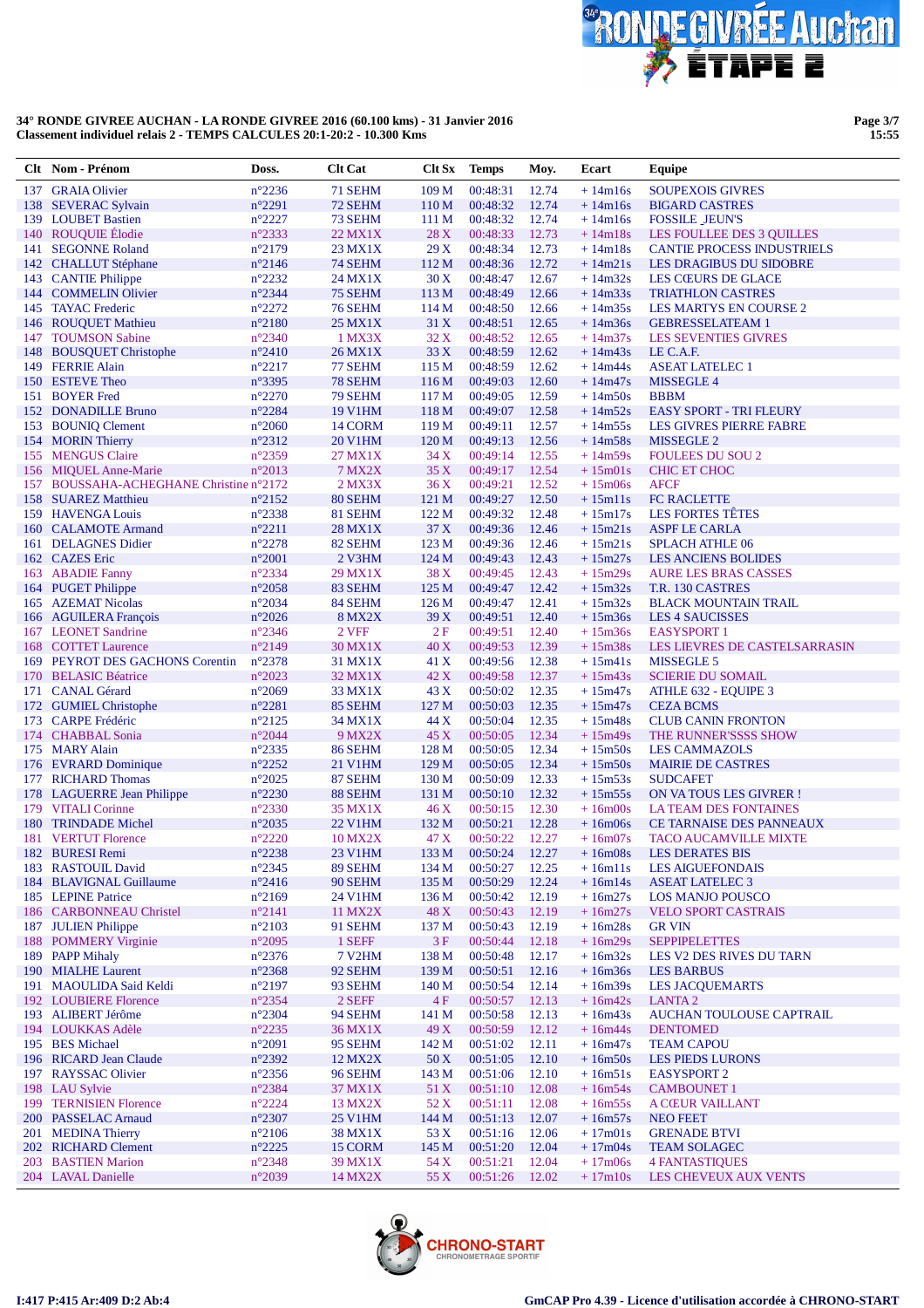

Page 4/7<br>15:55

|     | Clt Nom - Prénom                              | Doss.                              | <b>Clt Cat</b>             | Clt Sx                   | <b>Temps</b>         | Moy.           | Ecart                  | Equipe                                                |
|-----|-----------------------------------------------|------------------------------------|----------------------------|--------------------------|----------------------|----------------|------------------------|-------------------------------------------------------|
|     | 205 MILLAVET Franck                           | $n^{\circ}2239$                    | <b>40 MX1X</b>             | 56 X                     | 00:51:27             | 12.01          | $+17m12s$              | <b>LES BAZOUS</b>                                     |
|     | 206 BAUTISTA Marjorie                         | $n^{\circ}2234$                    | 3 MX3X                     | 57 X                     | 00:51:28             | 12.01          | $+17m13s$              | <b>LES JUMPAMO</b>                                    |
|     | 207 MICHELONI Elena                           | $n^{\circ}2009$                    | 3 SEFF                     | 5F                       | 00:51:29             | 12.01          | $+17m14s$              | <b>ALBI TRIATHLON FILLES</b>                          |
|     | 208 MAIGNE Nicolas                            | $n^{\circ}2082$                    | 16 CORM                    | 146 M                    | 00:51:30             | 12.00          | $+17m15s$              | MECS STE MARIE MAZAMET                                |
|     | 209 LEFEVRE Cécile                            | $n^{\circ}2360$                    | <b>15 MX2X</b>             | 58 X                     | 00:51:31             | 12.00          | $+17m15s$              | <b>FOULEES DU SOU 3</b>                               |
|     | 210 SIMONE Jean-Pierre                        | $n^{\circ}2214$                    | <b>8 V2HM</b>              | 147 M                    | 00:51:31             | 12.00          | $+17m15s$              | CGS 1                                                 |
| 211 | <b>CORDOMI</b> Fabrice                        | $n^{\circ}2255$                    | 97 SEHM                    | 148 M                    | 00:51:32             | 11.99          | $+17m17s$              | <b>FAON TEAM</b>                                      |
|     | 212 PESSE Eric                                | $n^{\circ}2020$                    | <b>26 V1HM</b>             | 149 M                    | 00:51:33             | 11.99          | $+17m17s$              | <b>LES ECLATANTS</b>                                  |
|     | 213 FONDERE Carmen                            | $n^{\circ}2279$                    | 3 VFF                      | $6F$                     | 00:51:36             | 11.98          | $+17m21s$              | <b>LES ARIEGEOISES</b>                                |
|     | 214 PINEAU Sandrine                           | $n^{\circ}2243$                    | 16 MX2X                    | 59 X                     | 00:51:37             | 11.98          | $+17m21s$              | <b>ECLA MIXTE</b>                                     |
|     | 215 OLIVIER Dominique                         | $n^{\circ}2115$                    | 4 VFF                      | 7 F                      | 00:51:38             | 11.97          | $+17m23s$              | <b>LES PIPELETTES</b>                                 |
|     | 216 ANDREO Cyril                              | $n^{\circ}2201$                    | 98 SEHM                    | 150 M                    | 00:51:38             | 11.97          | $+17m23s$              | <b>G-ET 27</b>                                        |
|     | 217 BLANC Élodie                              | $n^{\circ}2122$                    | 41 MX1X                    | 60X                      | 00:51:41             | 11.96          | $+17m26s$              | <b>LES BLANCS BECS</b>                                |
|     | 218 AUDIGIER Christophe                       | $n^{\circ}2248$                    | 27 V1HM                    | 151 M                    | 00:51:41             | 11.96          | $+17m26s$              | <b>TOULOUSE TRI MASTER 1-2</b>                        |
|     | 219 BORDES William                            | $n^{\circ}2250$                    | 17 MX2X                    | 61 X                     | 00:51:47             | 11.94          | $+17m31s$              | <b>WILMA AND KATHY</b>                                |
|     | 220 METLAINE Mouloud                          | $n^{\circ}2233$                    | 17 CORM                    | 152 M                    | 00:51:47             | 11.94          | $+17m32s$              | LES MONITEURS DU COMPLEXE DE BRACONN                  |
| 221 | <b>THOMIERE Jeremie</b><br>222 DAULL Frédéric | $n^{\circ}2111$<br>$n^{\circ}2067$ | 99 SEHM<br><b>100 SEHM</b> | 153M                     | 00:51:48             | 11.93<br>11.91 | $+17m33s$<br>$+17m37s$ | <b>TROTTEUR D'EN LAURE 2</b>                          |
|     | 223 DUFOUR Bertrand                           | $n^{\circ}2061$                    | 42 MX1X                    | 154 M<br>62 X            | 00:51:53<br>00:51:55 | 11.91          | $+17m40s$              | LES LOULOUS DU BLOC<br><b>TARAHUMARAS 5</b>           |
|     | 224 PUJOL Mathieu                             | n°2189                             | <b>101 SEHM</b>            | 155 M                    | 00:51:56             | 11.90          | $+17m41s$              | LES TRAILCASSES ON ICE                                |
|     | 225 MEILHAN TREUJOU Adelaide                  | $n^{\circ}2287$                    | 43 MX1X                    | 63 X                     | 00:51:56             | 11.90          | $+17m41s$              | <b>DIABLE VERT</b>                                    |
|     | 226 COLL Jean Charles                         | $n^{\circ}2012$                    | 44 MX1X                    | 64 X                     | 00:51:57             | 11.90          | $+17m41s$              | PREMIERE RONDE                                        |
|     | 227 CAROL Bernard                             | $n^{\circ}2254$                    | 3 V3HM                     | 156M                     | 00:51:59             | 11.89          | $+17m44s$              | <b>LES PIEDS TENDRES</b>                              |
|     | 228 PUECH William                             | $n^{\circ}2319$                    | <b>102 SEHM</b>            | 157 M                    | 00:52:00             | 11.88          | $+17m45s$              | <b>CLEMENCE POUR LA VIE</b>                           |
|     | 229 DESHAYES Eric                             | $n^{\circ}2249$                    | <b>103 SEHM</b>            | 158 M                    | 00:52:09             | 11.85          | $+17m54s$              | <b>ASEAT LATELEC 2</b>                                |
|     | 230 CAMARES François                          | $n^{\circ}2296$                    | <b>45 MX1X</b>             | 65 X                     | 00:52:10             | 11.85          | $+17m55s$              | 1 FILLE 3 GAS                                         |
|     | 231 CABRIT Régis                              | $n^{\circ}2160$                    | <b>18 MX2X</b>             | 66 X                     | 00:52:13             | 11.84          | $+17m58s$              | <b>RIVES DU TARN MIXTE</b>                            |
|     | 232 FOUCAUD Landry                            | $n^{\circ}2050$                    | <b>104 SEHM</b>            | 159 M                    | 00:52:14             | 11.83          | $+17m58s$              | <b>CERFRANCE</b>                                      |
|     | 233 MUCCI Laurent                             | $n^{\circ}2112$                    | <b>105 SEHM</b>            | 160 <sub>M</sub>         | 00:52:18             | 11.82          | $+18m03s$              | <b>LES KIPS</b>                                       |
|     | 234 GALAUP Anne                               | $n^{\circ}2031$                    | 46 MX1X                    | 67 X                     | 00:52:22             | 11.80          | $+18m07s$              | <b>LOS BRANLOS</b>                                    |
|     | 235 CORDINA Monique                           | $n^{\circ}2147$                    | 47 MX1X                    | 68 X                     | 00:52:23             | 11.80          | $+18m08s$              | <b>LES SAGES</b>                                      |
|     | 236 BRAVO Michel                              | $n^{\circ}2331$                    | <b>106 SEHM</b>            | 161 M                    | 00:52:24             | 11.80          | $+18m09s$              | <b>LES SUPER LANDRY</b>                               |
| 237 | <b>SIMONNEAU Valerie</b>                      | $n^{\circ}2306$                    | <b>48 MX1X</b>             | 69 X                     | 00:52:30             | 11.78          | $+18m14s$              | <b>LES MVNT</b>                                       |
|     | 238 LEROYER Didier                            | $n^{\circ}2015$                    | <b>19 MX2X</b>             | 70 X                     | 00:52:30             | 11.77          | $+18m15s$              | <b>LES SCHTROUMFS</b>                                 |
|     | 239 COQUAN Jean-Yves                          | $n^{\circ}2078$                    | 49 MX1X                    | 71 X                     | 00:52:36             | 11.75          | $+18m21s$              | <b>AMATEURS DE GIVRE</b>                              |
|     | 240 LE CLOAREC David                          | n°2369                             | 50 MX1X                    | 72 X                     | 00:52:37             | 11.75          | $+18m22s$              | <b>LES 4 LANDAIS FANTASTIQUES</b>                     |
|     | 241 RIEU Didier                               | $n^{\circ}2294$                    | 18 CORM                    | 162 M                    | 00:52:37             | 11.75          | $+18m22s$              | SIREA <sub>2</sub>                                    |
|     | 242 REQUIS Mathilde                           | $n^{\circ}2371$                    | 51 MX1X                    | 73 X                     | 00:52:38             | 11.74          | $+18m22s$              | HAUT LANGUEDOC AVENTURE                               |
|     | 243 DOUSSE Marie                              | $n^{\circ}2021$                    | 4 MX3X                     | 74 X                     | 00:52:39             | 11.74          | $+18m24s$              | <b>LE LAC GIVRE</b>                                   |
|     | 244 DORDAIN Laurent                           | $n^{\circ}2367$                    | <b>28 V1HM</b>             | 163 M                    | 00:52:44             | 11.72          | $+18m29s$              | <b>INTERSPORT CASTRES</b>                             |
|     | 245 SMOUTS Jean-François                      | $n^{\circ}2302$                    | 29 V1HM                    | 164M                     | 00:52:50             | 11.70          | $+18m35s$              | <b>AUCHAN CASTRES 2</b>                               |
|     | 246 DELAUNAY Nicolas                          | n°2394                             | <b>20 MX2X</b>             | 75 X                     | 00:52:51             | 11.70          | $+18m35s$              | <b>SOY PAS PRESSAT</b>                                |
|     | 247 GENSAC Mathieu                            | $n^{\circ}2087$                    | <b>107 SEHM</b>            | 165 <sub>M</sub>         | 00:52:56             | 11.68          | $+18m41s$              | <b>ASPTT TENNIS ALBI</b>                              |
|     | 248 LEPINE Marie Françoise                    | $n^{\circ}2210$                    | 5 VFF                      | 8F                       | 00:53:02             | 11.65          | $+18m47s$              | ASPF LES SITTELLES DU CARLA                           |
|     | 249 ARNAUD Rucel                              | $n^{\circ}2123$                    | 108 SEHM                   | 166M                     | 00:53:04             | 11.65          | $+18m49s$              | <b>E-TEAM RUNNING</b>                                 |
|     | 250 JASSE Muriel                              | $n^{\circ}2162$                    | 52 MX1X                    | 76 X                     | 00:53:07 11.64       |                |                        | +18m51s ALBITRIATHLON MIXTE                           |
|     | 251 GARCIA Kilian                             | $n^{\circ}2290$                    | <b>109 SEHM</b>            | 167 M                    | 00:53:09             | 11.63          | $+18m54s$              | <b>GIN'Z PIRE J'EXPIRE</b>                            |
|     | 252 CAMBON Michel                             | $n^{\circ}2321$                    | 53 MX1X                    | 77 X                     | 00:53:12             | 11.62          | $+18m57s$              | <b>LES CHEVALIERS GAMBETTES</b>                       |
|     | 253 DO Julien                                 | $n^{\circ}2057$                    | <b>110 SEHM</b>            | 168 M                    | 00:53:12             | 11.62          | $+18m57s$              | <b>REY ALU</b>                                        |
|     | 254 LALAQUE Marie Helene<br>255 CAMBON Daniel | $n^{\circ}2256$<br>$n^{\circ}2328$ | 21 MX2X<br>4 V3HM          | 78 X<br>169 <sub>M</sub> | 00:53:14<br>00:53:15 | 11.61          | $+18m59s$<br>$+18m59s$ | <b>LES POSITIFS</b><br>LES VIEUX GENS BONS DE LACAUNE |
|     | 256 BASTOUL Jean Michel                       | $n^{\circ}2268$                    | <b>111 SEHM</b>            | 170 <sub>M</sub>         | 00:53:18             | 11.61<br>11.60 | $+19m03s$              | <b>RUN IMMOBILIER</b>                                 |
|     | 257 AUREL Guillaume                           | $n^{\circ}2161$                    | <b>112 SEHM</b>            | 171 M                    | 00:53:19             | 11.59          | $+19m04s$              | <b>GEBRESSELATEAM 2</b>                               |
|     | 258 SENES Christophe                          | $n^{\circ}2173$                    | <b>30 V1HM</b>             | 172 M                    | 00:53:33             | 11.54          | $+19m17s$              | <b>TABLE RONDE MAZAMET</b>                            |
|     | 259 ASTOIN Sandrine                           | $n^{\circ}2193$                    | 22 MX2X                    | 79 X                     | 00:53:36             | 11.53          | $+19m21s$              | LES COPAINS DE LA PLAINE                              |
|     | 260 AMALRIC Delphine                          | $n^{\circ}2154$                    | 54 MX1X                    | 80 X                     | 00:53:37             | 11.53          | $+19m21s$              | <b>FATALS VIELMUROIS</b>                              |
|     | 261 SERVANT Xavier                            | $n^{\circ}2347$                    | 113 SEHM                   | 173 M                    | 00:53:37             | 11.53          | $+19m22s$              | <b>SPIRIDON FAMILLIE</b>                              |
|     | 262 LITAUDON Camille                          | $n^{\circ}2165$                    | 19 CORM                    | 174 M                    | 00:53:38             | 11.53          | $+19m22s$              | <b>DLC RUNNER'S</b>                                   |
|     | 263 SARACCO Agathe                            | $n^{\circ}2377$                    | 5 MX3X                     | 81 X                     | 00:53:49             | 11.49          | $+19m34s$              | <b>TEAM GALINIER</b>                                  |
|     | 264 VIGUIER Virginie                          | $n^{\circ}2005$                    | 23 MX2X                    | 82 X                     | 00:53:51             | 11.48          | $+19m36s$              | <b>LES DORYPHORES</b>                                 |
|     | 265 MERCHET Romain                            | $n^{\circ}2038$                    | <b>114 SEHM</b>            | 175 M                    | 00:53:55             | 11.47          | $+19m39s$              | <b>THOROMAGRE</b>                                     |
|     | 266 BESOMBES Audrey                           | $n^{\circ}2043$                    | 6 MX3X                     | 83 X                     | 00:53:56             | 11.46          | $+19m41s$              | THE 70'S TEAM                                         |
|     | 267 LAURENT Cécile                            | $n^{\circ}2375$                    | 55 MX1X                    | 84 X                     | 00:53:57             | 11.46          | $+19m42s$              | <b>EASYSPORT ELITE</b>                                |
|     | 268 ARAGNOUET Laurent                         | $n^{\circ}2178$                    | <b>115 SEHM</b>            | 176 M                    | 00:53:57             | 11.46          | $+19m42s$              | <b>LES TORTUES 81</b>                                 |
|     | 269 EYRAL Veronique                           | $n^{\circ}2029$                    | 6 VFF                      | 9 F                      | 00:54:05             | 11.43          | $+19m49s$              | <b>LES POULINETTES</b>                                |
|     | 270 SAINT MARTIN Yannic                       | $n^{\circ}2391$                    | 56 MX1X                    | 85 X                     | 00:54:07             | 11.42          | $+19m52s$              | LE QUATUOR Z'AILÉ                                     |
|     | 271 EDOM Michel                               | $n^{\circ}2181$                    | 24 MX2X                    | 86 X                     | 00:54:08             | 11.42          | $+19m53s$              | <b>LES 4 FANTASTIQUES</b>                             |
|     | 272 MAUREL Stéphan                            | $n^{\circ}2171$                    | 25 MX2X                    | 87 X                     | 00:54:10 11.41       |                | $+19m54s$              | <b>LES MAUMAUS</b>                                    |

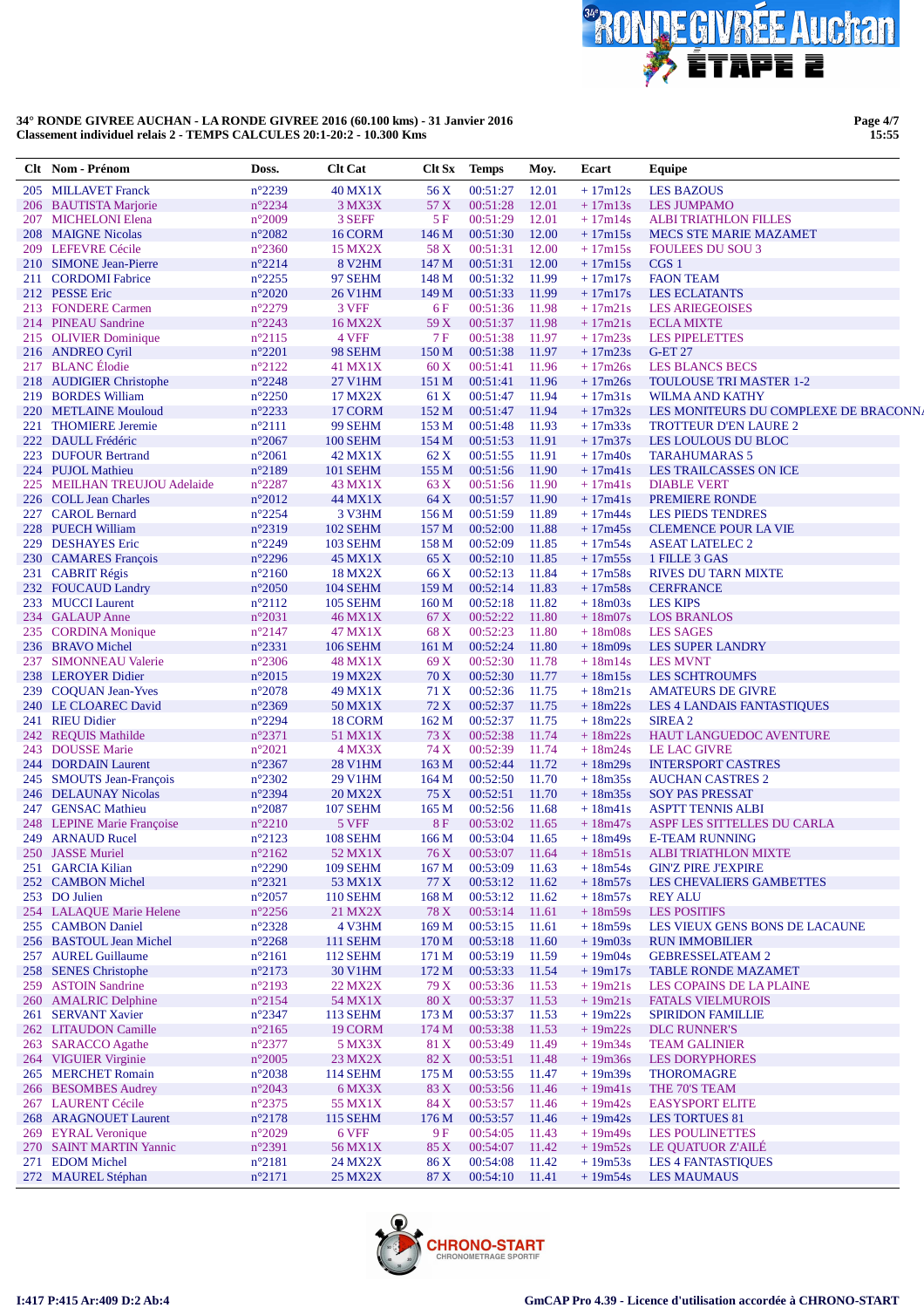

Page 5/7<br>15:55

|            | Clt Nom - Prénom                                   | Doss.                              | <b>Clt Cat</b>             | Clt Sx            | <b>Temps</b>         | Moy.           | Ecart                  | Equipe                                                         |
|------------|----------------------------------------------------|------------------------------------|----------------------------|-------------------|----------------------|----------------|------------------------|----------------------------------------------------------------|
|            | 273 CENTELLES Julie                                | n°2198                             | 57 MX1X                    | 88 X              | 00:54:14             | 11.40          | $+19m59s$              | <b>3 GARS 1 FILLE</b>                                          |
|            | 274 LOIRET Claire                                  | $n^{\circ}2203$                    | 58 MX1X                    | 89 X              | 00:54:15             | 11.40          | $+19m59s$              | <b>TROTTEUR D'EN LAURE 4</b>                                   |
|            | 275 MERIC Nicolas                                  | $n^{\circ}2136$                    | <b>116 SEHM</b>            | 177 M             | 00:54:17             | 11.39          | $+20m02s$              | <b>LES PAUPIETTES</b>                                          |
|            | 276 DENIS Hélène                                   | $n^{\circ}2336$                    | <b>26 MX2X</b>             | 90 X              | 00:54:19             | 11.38          | $+20m04s$              | <b>F2M2</b>                                                    |
|            | 277 FERRER Loïc                                    | $n^{\circ}2240$                    | <b>117 SEHM</b>            | 178 M             | 00:54:28             | 11.35          | $+20m12s$              | <b>MJC SAINT BAUDILLE</b>                                      |
| 278        | <b>RODRIGUES Vincent</b>                           | $n^{\circ}2229$                    | <b>118 SEHM</b>            | 179 <sub>M</sub>  | 00:54:28             | 11.35          | $+20m13s$              | YETI RIDE SKI CLUB BRASSAC                                     |
| 279        | <b>GERARD Aurelie</b>                              | $n^{\circ}2104$                    | 27 MX2X                    | 91 X              | 00:54:29             | 11.34          | $+20m14s$              | <b>SALON SPORT TIF</b>                                         |
| <b>280</b> | <b>JOOSEP Laurent</b>                              | $n^{\circ}2022$                    | <b>119 SEHM</b>            | 180 M             | 00:54:34             | 11.33          | $+20m19s$              | <b>LES DISJONCTES</b>                                          |
|            | 281 LEROUX Benjamin                                | $n^{\circ}2138$                    | 59 MX1X                    | 92 X              | 00:54:35             | 11.33          | $+20m19s$              | <b>LES ZINCONNUS</b>                                           |
|            | 282 FLORIDEAU Amélie                               | $n^{\circ}2065$<br>$n^{\circ}2317$ | <b>28 MX2X</b><br>120 SEHM | 93 X<br>181 M     | 00:54:37<br>00:54:37 | 11.32<br>11.32 | $+20m22s$<br>$+20m22s$ | <b>DESPE</b><br><b>LES DECAPSULES 3</b>                        |
|            | 283 MORTEAU Stéphane<br>284 DELMAS Gilles          | $n^{\circ}2206$                    | <b>29 MX2X</b>             | 94 X              | 00:54:39             | 11.31          | $+20m23s$              | LA GRANDE VADROUILLE 2                                         |
|            | 285 POTIER Cédric                                  | $n^{\circ}2263$                    | <b>121 SEHM</b>            | 182 M             | 00:54:45             | 11.29          | $+20m30s$              | <b>LES DECAPSULEURS</b>                                        |
|            | 286 VEAUX Matthieu                                 | $n^{\circ}2403$                    | 122 SEHM                   | 183 M             | 00:54:51             | 11.27          | $+20m36s$              | TR 130 CASTRES 2                                               |
|            | 287 RIVIERES Benoit                                | $n^{\circ}2056$                    | 20 CORM                    | 184 M             | 00:54:56             | 11.25          | $+20m41s$              | <b>CIR-OSE</b>                                                 |
| 288        | <b>BRUNET Nathalie</b>                             | $n^{\circ}2037$                    | 60 MX1X                    | 95X               | 00:54:58             | 11.25          | $+20m43s$              | <b>OCTOPUS</b>                                                 |
|            | 289 MAIGRET François                               | $n^{\circ}2397$                    | 31 V1HM                    | 185 M             | 00:54:58             | 11.25          | $+20m43s$              | <b>LES COPAINS D'ABORD</b>                                     |
|            | 290 JULIEN Jean-Mathieu                            | $n^{\circ}2358$                    | 123 SEHM                   | 186 M             | 00:54:59             | 11.24          | $+20m44s$              | <b>LES ECLOPES</b>                                             |
|            | 291 AZAIS Candy                                    | $n^{\circ}2194$                    | 21 CORM                    | 187 M             | 00:55:01             | 11.23          | $+20m46s$              | LES PEP'S 2                                                    |
|            | 292 PINAUD Natacha                                 | $n^{\circ}2079$                    | <b>30 MX2X</b>             | 96 X              | 00:55:06             | 11.22          | $+20m50s$              | <b>FOUR COLORS</b>                                             |
|            | 293 TRIBOULET Gaelle                               | $n^{\circ}2315$                    | 61 MX1X                    | 97 X              | 00:55:08             | 11.21          | $+20m52s$              | <b>LES DECAPSULES 1</b>                                        |
|            | 294 MALARME Jean-Jacques<br>295 GRACIA Pierre-Marc | $n^{\circ}2066$                    | 32 V1HM                    | 188 M             | 00:55:23             | 11.16          | $+21m08s$              | <b>LES CABRIS</b>                                              |
|            | 296 POUZENC Vincent                                | $n^{\circ}2090$<br>$n^{\circ}2389$ | 33 V1HM<br>62 MX1X         | 189 M<br>98 X     | 00:55:24<br>00:55:28 | 11.16<br>11.14 | $+21m09s$<br>$+21m13s$ | <b>LES BERLINGOTS GIVRES</b><br><b>PIZZA VROUM</b>             |
|            | 297 ANGELY Camille                                 | $n^{\circ}2402$                    | 124 SEHM                   | 190 <sub>M</sub>  | 00:55:30             | 11.14          | $+21m15s$              | <b>TSA SOREZE</b>                                              |
| 298        | <b>LLOP</b> Jean Louis                             | $n^{\circ}2108$                    | 9 V2HM                     | 191 M             | 00:55:32             | 11.13          | $+21m17s$              | <b>LA JAVA BLEUE 1</b>                                         |
|            | 299 ESPASA Valerie                                 | $n^{\circ}2257$                    | <b>7 MX3X</b>              | 99 X              | 00:55:38             | 11.11          | $+21m22s$              | <b>GALOPINS DE LAMBERT</b>                                     |
|            | 300 SOURDON Cindy                                  | $n^{\circ}2098$                    | 63 MX1X                    | $100\,\mathrm{X}$ | 00:55:39             | 11.11          | $+21m24s$              | <b>SEPPICAGLACE</b>                                            |
| 301        | <b>GATHELOT Audrey</b>                             | $n^{\circ}2002$                    | 31 MX2X                    | 101 X             | 00:55:48             | 11.08          | $+21m33s$              | <b>LES TCHOUSSSS</b>                                           |
|            | 302 BRANDY Christophe                              | $n^{\circ}2259$                    | 125 SEHM                   | 192 M             | 00:55:57             | 11.05          | $+21m42s$              | <b>LOUP MECANIQUE</b>                                          |
|            | 303 GHERARDI Florian                               | $n^{\circ}2053$                    | <b>126 SEHM</b>            | 193 M             | 00:56:05             | 11.02          | $+21m50s$              | LES VILAINS PAS BEAUX                                          |
|            | 304 BERTRAND Emilie                                | $n^{\circ}2076$                    | 32 MX2X                    | 102 X             | 00:56:15             | 10.99          | $+21m59s$              | <b>ATTENDEZ-NOUS</b>                                           |
|            | 305 ALRAN Emmanuel                                 | $n^{\circ}2313$                    | 127 SEHM                   | 194 M             | 00:56:16             | 10.98          | $+22m01s$              | 2FOR <sub>2</sub>                                              |
|            | 306 GAU Veronique                                  | $n^{\circ}2018$                    | <b>8 MX3X</b>              | 103 X             | 00:56:17             | 10.98          | $+22m02s$              | <b>LES CITRONS GIVRES</b>                                      |
|            | 307 TOLEDANO Albanie<br>308 LAUR Camille           | $n^{\circ}2242$<br>$n^{\circ}2010$ | 64 MX1X<br><b>65 MX1X</b>  | 104 X<br>105 X    | 00:56:19<br>00:56:22 | 10.98<br>10.97 | $+22m04s$<br>$+22m07s$ | <b>LES SUPER DELICES</b><br><b>VINDU LAPHI</b>                 |
|            | 309 ALVES Antoine                                  | $n^{\circ}2126$                    | 128 SEHM                   | 195 M             | 00:56:23             | 10.96          | $+22m08s$              | LA GRANDE VADROUILLE 1                                         |
| 310        | <b>BONNET Francis</b>                              | $n^{\circ}2120$                    | 129 SEHM                   | 196 <sub>M</sub>  | 00:56:28             | 10.95          | $+22m13s$              | <b>LES MUD GUYS</b>                                            |
|            | 311 LAGLEYSE Stéphanie                             | $n^{\circ}2349$                    | <b>66 MX1X</b>             | 106 X             | 00:56:30             | 10.94          | $+22m15s$              | <b>LES PLAISANTINS</b>                                         |
|            | 312 BARTHE Frederic                                | $n^{\circ}2046$                    | 34 V1HM                    | 197 M             | 00:56:31             | 10.94          | $+22m16s$              | <b>LES NOUNOURS</b>                                            |
|            | 313 INGLIN Christophe                              | $n^{\circ}2140$                    | <b>130 SEHM</b>            | 198 M             | 00:56:37             | 10.92          | $+22m22s$              | <b>AOC VENES</b>                                               |
|            | 314 MORICE Emilie                                  | $n^{\circ}2099$                    | 67 MX1X                    | 107 X             | 00:56:40             | 10.91          | $+22m25s$              | <b>SEPPICOOL</b>                                               |
|            | 315 BARDOU Florence                                | $n^{\circ}2332$                    | 68 MX1X                    | 108 X             | 00:56:43             | 10.90          | $+22m28s$              | <b>ACFM</b>                                                    |
|            | 316 CHABBAL Cyrielle                               | $n^{\circ}2004$                    | 33 MX2X                    | 109 X             | 00:56:47             | 10.89          | $+22m31s$              | <b>LES POCHES A VIN</b>                                        |
|            | 317 BORDIER Alexandra                              | $n^{\circ}2303$                    | 34 MX2X                    | 110X              | 00:56:53             | 10.87          | $+22m38s$              | <b>AUCHAN CASTRES 3</b>                                        |
|            | 318 GIL Marie-Odile<br>319 LACABANNE Xavier        | $n^{\circ}2324$                    | 7 VFF                      | 10F               | 00:56:56 10.86       |                | $+22m41s$              | +22m41s LES GENS BONS CUITS DE LACAUNE<br><b>TARAHUMARAS 3</b> |
| <b>320</b> | <b>DELATTRE Stephanie</b>                          | $n^{\circ}2083$<br>$n^{\circ}2311$ | 69 MX1X<br>35 MX2X         | 111X<br>112 X     | 00:56:56<br>00:56:58 | 10.86<br>10.85 | $+22m43s$              | <b>LES IZARDS</b>                                              |
|            | 321 TIEHI Etienne                                  | $n^{\circ}2337$                    | 70 MX1X                    | 113 X             | 00:57:03             | 10.83          | $+22m48s$              | <b>OPHRYS</b>                                                  |
|            | 322 PAPON Julien                                   | $n^{\circ}2246$                    | 131 SEHM                   | 199 <sub>M</sub>  | 00:57:05             | 10.83          | $+22m50s$              | <b>SANSON : LE REVEIL DE LA FORCE</b>                          |
|            | 323 GRIMM Helene                                   | $n^{\circ}2366$                    | 71 MX1X                    | 114X              | 00:57:07             | 10.82          | $+22m52s$              | <b>LES SURGELES</b>                                            |
|            | 324 COTTIER Marie                                  | $n^{\circ}2183$                    | <b>9 MX3X</b>              | 115X              | 00:57:07             | 10.82          | $+22m52s$              | <b>ASPF DIAMANT</b>                                            |
|            | 325 BARUS Romain                                   | $n^{\circ}2070$                    | 132 SEHM                   | 200 M             | 00:57:08             | 10.82          | $+22m53s$              | <b>SICAM</b>                                                   |
|            | 326 VINCENT Delphine                               | $n^{\circ}2119$                    | 36 MX2X                    | 116X              | 00:57:14             | 10.80          | $+22m58s$              | <b>LES ENCLUMES</b>                                            |
| 327        | <b>RODRIGUEZ Christine</b>                         | $n^{\circ}2144$                    | 72 MX1X                    | 117X              | 00:57:16             | 10.79          | $+23m01s$              | <b>LES PADAWANS</b>                                            |
|            | 328 CHALETEX Sandra                                | $n^{\circ}2137$                    | 73 MX1X                    | 118 X             | 00:57:18             | 10.79          | $+23m03s$              | POUPILS ATLETIC CLUB 2                                         |
|            | 329 MICHONNEAU Jean Francois                       | $n^{\circ}2406$                    | <b>10 V2HM</b>             | 201 M             | 00:57:19             | 10.78          | $+23m04s$              | <b>LES INCONNUS</b>                                            |
|            | 330 DELZESCAUX Jean Paul                           | $n^{\circ}2105$                    | 74 MX1X                    | 119X              | 00:57:23             | 10.77          | $+23m08s$              | <b>GRENADE JJDN</b>                                            |
|            | 331 VIGOUROUX Julien                               | $n^{\circ}2127$                    | 133 SEHM                   | 202 M             | 00:57:26             | 10.76          | $+23ml1s$              | <b>LES BONOBOS</b>                                             |
|            | 332 BRITO Manuel<br>333 MALFETES Dorian            | $n^{\circ}2071$<br>$n^{\circ}2062$ | 75 MX1X<br>76 MX1X         | 120X<br>121 X     | 00:57:29<br>00:57:37 | 10.75<br>10.73 | $+23m14s$<br>$+23m22s$ | <b>LES REPDOM</b><br><b>RAPOG ON THE GO</b>                    |
|            | 334 GUMBERTEAU Stephanie                           | $n^{\circ}2114$                    | 37 MX2X                    | 122 X             | 00:57:53             | 10.68          | $+23m38s$              | <b>AUTERIVE 4</b>                                              |
|            | 335 TRESSENS Véronique                             | $n^{\circ}2036$                    | 77 MX1X                    | 123X              | 00:57:53             | 10.68          | $+23m38s$              | <b>BLACK MAMBA</b>                                             |
|            | 336 BLANC Emmanuelle                               | $n^{\circ}2086$                    | 78 MX1X                    | 124X              | 00:57:54             | 10.68          | $+23m39s$              | PEACE AND RUN                                                  |
|            | 337 LUÏS Sylvie                                    | $n^{\circ}2327$                    | 8 VFF                      | 11F               | 00:57:54             | 10.68          | $+23m39s$              | LES GENS BONS FUMES DE LACAUNE                                 |
|            | 338 DAURES Brigitte                                | $n^{\circ}2261$                    | 10 MX3X                    | 125 X             | 00:58:03             | 10.65          | $+23m48s$              | FIFI ET SES VAUREENNES                                         |
|            | 339 HILIC Géraldine                                | $n^{\circ}2241$                    | 38 MX2X                    | 126X              | 00:58:11             | 10.62          | $+23m55s$              | <b>LES ROCKETS</b>                                             |
|            | 340 MARTY Leo                                      | $n^{\circ}2267$                    | 79 MX1X                    | 127 X             | 00:58:12             | 10.62          | $+23m57s$              | <b>JYLIA</b>                                                   |

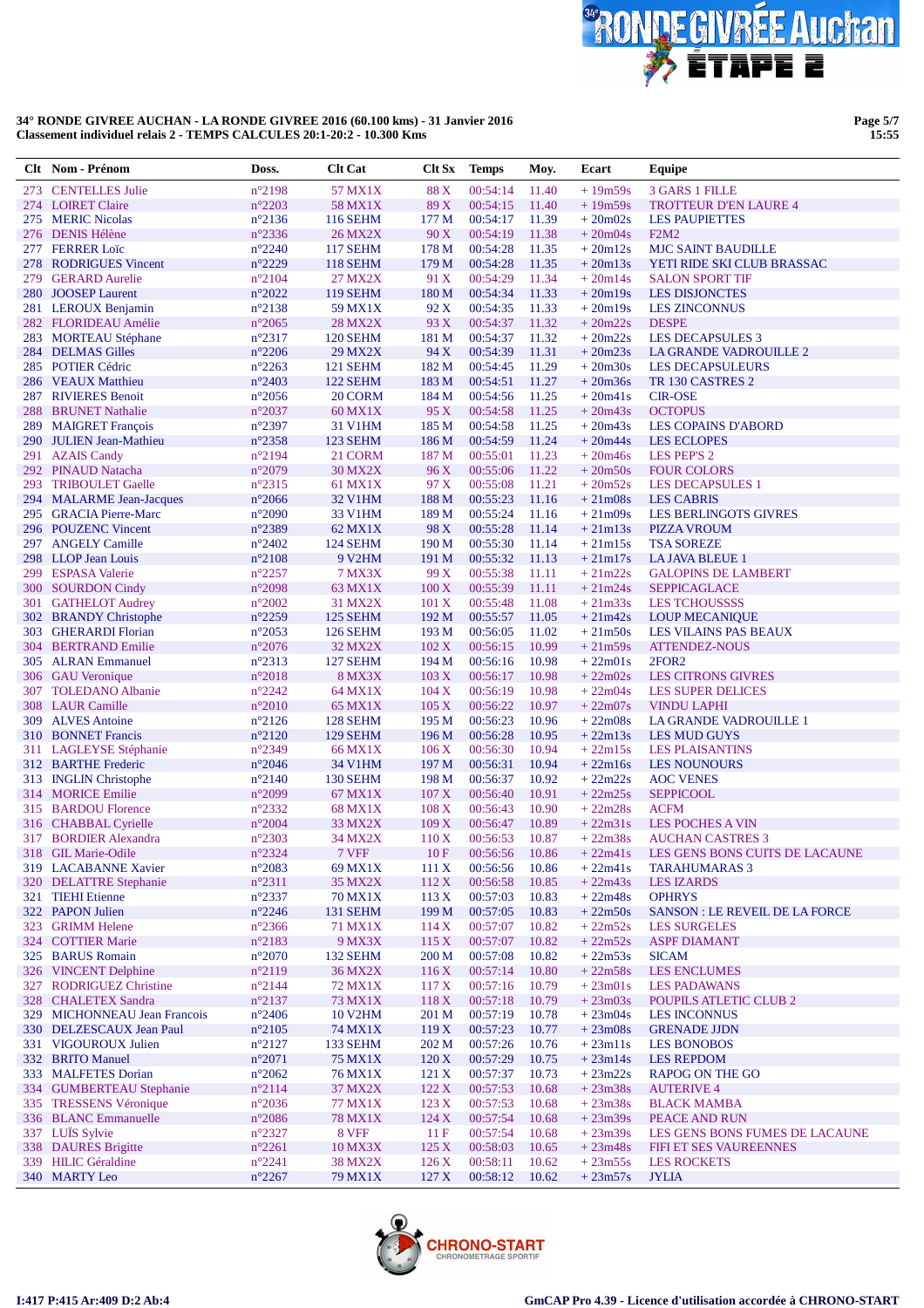

Page 6/7<br>15:55

|     | Clt Nom - Prénom                                  | Doss.                              | <b>Clt Cat</b>            | Clt Sx           | <b>Temps</b>         | Moy.           | Ecart                  | Equipe                                                          |
|-----|---------------------------------------------------|------------------------------------|---------------------------|------------------|----------------------|----------------|------------------------|-----------------------------------------------------------------|
|     | 341 SAUVAGE Michael                               | $n^{\circ}2362$                    | 134 SEHM                  | 203 M            | 00:58:12             | 10.62          | $+23m57s$              | <b>TEAM DU MOORE</b>                                            |
|     | 342 ALAUX Arlette                                 | $n^{\circ}2110$                    | <b>80 MX1X</b>            | 128X             | 00:58:16             | 10.61          | $+24m01s$              | <b>TROTTEUR D'EN LAURE 1</b>                                    |
|     | 343 MAGGIONI Sandrine                             | $n^{\circ}2182$                    | <b>81 MX1X</b>            | 129X             | 00:58:16             | 10.61          | $+24m01s$              | <b>GRENADE LSJE</b>                                             |
| 344 | <b>DELBOY Véronique</b>                           | $n^{\circ}2068$                    | 82 MX1X                   | 130 X            | 00:58:17             | 10.61          | $+24m01s$              | <b>LES LONGAGIENS</b>                                           |
|     | 345 LACABANNE Virginie                            | $n^{\circ}2073$                    | 83 MX1X                   | 131 X            | 00:58:26             | 10.58          | $+24m10s$              | <b>TARAHUMARAS 2</b>                                            |
|     | 346 SUC Lionel                                    | $n^{\circ}2157$                    | 84 MX1X                   | 132 X<br>133 X   | 00:58:33             | 10.56          | $+24m18s$              | <b>LES 4 ASTROFFS</b>                                           |
|     | 347 LARROCHE Christel<br>348 CAYUELA Julien       | $n^{\circ}2085$<br>$n^{\circ}2096$ | <b>39 MX2X</b><br>85 MX1X | 134 X            | 00:58:37<br>00:58:52 | 10.54<br>10.50 | $+24m22s$<br>$+24m37s$ | <b>LES Z'ACCROS DU DIMANCHE</b><br><b>SEPPIKACHOU</b>           |
| 349 | <b>MALBREIL Lydie</b>                             | $n^{\circ}2404$                    | <b>86 MX1X</b>            | 135X             | 00:58:54             | 10.50          | $+24m38s$              | <b>TOULOUSE TRI</b>                                             |
|     | 350 LEFEBVRE Flore                                | n°2322                             | <b>40 MX2X</b>            | 136 X            | 00:58:58             | 10.48          | $+24m42s$              | <b>LMFJ</b>                                                     |
| 351 | <b>PICARD CASTETS Laura</b>                       | $n^{\circ}2055$                    | 41 MX2X                   | 137 <sub>X</sub> | 00:59:02             | 10.47          | $+24m47s$              | <b>L'ASSO'S BEARNAISE</b>                                       |
|     | 352 CAZABOINNE Béatrice                           | $n^{\circ}2323$                    | 4 SEFF                    | 12F              | 00:59:08             | 10.45          | $+24m52s$              | LES GENS BONS BLANCS DE LACAUNE                                 |
|     | 353 SCATTOLIN Patrice                             | $n^{\circ}2231$                    | <b>11 V2HM</b>            | 204 M            | 00:59:10             | 10.45          | $+24m55s$              | LES AMIS DE LA RAMEE                                            |
|     | 354 SECHER Estelle                                | $n^{\circ}2276$                    | 87 MX1X                   | 138 X            | 00:59:24             | 10.40          | $+25m09s$              | <b>SPLACH ATHLE 04</b>                                          |
|     | 355 BASTIE Patrice                                | $n^{\circ}2109$                    | 135 SEHM                  | 205 M            | 00:59:25             | 10.40          | $+25m09s$              | LA JAVA BLEUE 2                                                 |
|     | 356 VIALLE Sophie                                 | $n^{\circ}2282$                    | <b>88 MX1X</b>            | 139 X            | 00:59:25             | 10.40          | $+25m10s$              | <b>TEAM QX</b>                                                  |
|     | 357 BENNE Christian                               | $n^{\circ}2396$                    | 5 V3HM                    | 206 M            | 00:59:26             | 10.40          | $+25m11s$              | <b>MJC LES SALVAGES</b>                                         |
| 358 | <b>ANDRIEUX Martine</b><br><b>MAGNA</b> Catherine | $n^{\circ}2372$                    | 42 MX2X                   | 140X             | 00:59:29<br>00:59:33 | 10.39<br>10.38 | $+25m14s$              | <b>CENTURY 21 CASTRES</b>                                       |
| 359 | 360 STANISIERE Thomas                             | $n^{\circ}2187$<br>$n^{\circ}2052$ | 89 MX1X<br>90 MX1X        | 141 X<br>142 X   | 00:59:42             | 10.35          | $+25m18s$<br>$+25m27s$ | <b>LES INSOUCIANTS</b><br>LA CASTRALBIGEOISE 2                  |
|     | 361 COLLOT Adrien                                 | $n^{\circ}2190$                    | <b>136 SEHM</b>           | 207 M            | 00:59:50             | 10.33          | $+25m34s$              | <b>POMPIER DORNHA</b>                                           |
|     | 362 RIVIECCIO Jean Pierre                         | $n^{\circ}2142$                    | 137 SEHM                  | 208 M            | 00:59:50             | 10.33          | $+25m35s$              | LES RENARDS DU TAM                                              |
| 363 | <b>GALBOIS Florence</b>                           | $n^{\circ}2223$                    | 11 MX3X                   | 143 X            | 01:00:01             | 10.30          | $+25m46s$              | <b>LES DERATE</b>                                               |
|     | 364 CAMP Audrey                                   | $n^{\circ}2094$                    | 91 MX1X                   | 144 X            | 01:00:05             | 10.29          | $+25m50s$              | <b>SEPPEANUTS</b>                                               |
|     | 365 CALVET Élodie                                 | $n^{\circ}2139$                    | 43 MX2X                   | 145 X            | 01:00:06             | 10.29          | $+25m50s$              | <b>LES LABRUZETOLS</b>                                          |
|     | 366 MADARIAGA Virginie                            | n°2283                             | 92 MX1X                   | 146X             | 01:00:15             | 10.26          | $+25m59s$              | <b>LES GIGAMADAS</b>                                            |
|     | 367 GAU Isabelle                                  | $n^{\circ}2051$                    | 5 SEFF                    | 13F              | 01:00:20             | 10.25          | $+26m04s$              | <b>LES RALEUSES</b>                                             |
| 368 | <b>ZARAGOZA Eric</b>                              | $n^{\circ}2380$                    | 93 MX1X                   | 147X             | 01:00:21             | 10.24          | $+26m06s$              | <b>SANDRINE ET SES RUNNERS</b>                                  |
| 369 | <b>DRONNIER Matthieu</b>                          | $n^{\circ}2353$                    | 138 SEHM                  | 209 M            | 01:00:26             | 10.23          | $+26m11s$              | <b>LANTA1</b>                                                   |
|     | 370 CONTE Romain                                  | $n^{\circ}2041$                    | 94 MX1X                   | 148 X            | 01:00:27             | 10.22          | $+26m12s$              | <b>LES BALADINS</b>                                             |
| 371 | <b>ROQUES Céline</b>                              | $n^{\circ}2072$                    | 44 MX2X                   | 149 X            | 01:00:35             | 10.20          | $+26m20s$              | <b>TARAHUMARAS 1</b>                                            |
|     | 372 EVARISTO MARTINEZ Laure                       | $n^{\circ}2100$                    | <b>45 MX2X</b>            | 150 X            | 01:00:36             | 10.20          | $+26m20s$              | <b>SEPPICURIENS</b>                                             |
| 373 | <b>AMALRIC</b> Isabelle<br>374 MONTEGUT Audrey    | $n^{\circ}2314$<br>$n^{\circ}2216$ | 6 SEFF<br>95 MX1X         | 14F<br>151 X     | 01:00:42<br>01:00:45 | 10.18<br>10.17 | $+26m27s$<br>$+26m30s$ | <b>LES DECAPSULETTES</b><br><b>PANDEDEQUIPE</b>                 |
|     | 375 TICHIT Yoann                                  | $n^{\circ}2101$                    | 139 SEHM                  | 210 M            | 01:00:51             | 10.16          | $+26m36s$              | NOTRE BEAU-PÈRE ET NOUS                                         |
|     | 376 SAULIERES Fabienne                            | $n^{\circ}2117$                    | <b>46 MX2X</b>            | 152 X            | 01:00:54             | 10.15          | $+26m39s$              | <b>LES FAUX WINNERS</b>                                         |
| 377 | <b>GOUT Jacques</b>                               | $n^{\circ}2040$                    | <b>140 SEHM</b>           | 211 M            | 01:00:58             | 10.14          | $+26m43s$              | <b>YACLETIJA</b>                                                |
| 378 | <b>CHAPPERT Gregory</b>                           | $n^{\circ}2059$                    | 141 SEHM                  | 212 M            | 01:01:24             | 10.07          | $+27m09s$              | <b>LA FAMILIA CO</b>                                            |
| 379 | <b>BELAVAL Catherine</b>                          | $n^{\circ}2049$                    | 7 SEFF                    | 15F              | 01:01:25             | 10.06          | $+27m10s$              | <b>O FILLES DE L'EAU</b>                                        |
| 380 | <b>BROS</b> Geraldine                             | $n^{\circ}2386$                    | 96 MX1X                   | 153X             | 01:01:29             | 10.05          | $+27m14s$              | <b>OCTOPUS 2</b>                                                |
| 381 | <b>AYMES Marc</b>                                 | $n^{\circ}2213$                    | <b>12 V2HM</b>            | 213 M            | 01:01:41             | 10.02          | $+27m26s$              | <b>OMSJ LOISIRS</b>                                             |
|     | 382 HAYASHI Patricia                              | $n^{\circ}2251$                    | 22 CORM                   | 214 M            | 01:02:09             | 9.94           | $+27m54s$              | <b>VTEAM</b>                                                    |
| 383 | <b>SAINCRY Pierre</b>                             | $n^{\circ}2409$                    | 97 MX1X                   | 154X             | 01:02:10             | 9.94           | $+27m55s$              | ASPCG <sub>2</sub>                                              |
|     | 384 ROQUES Géraldine                              | $n^{\circ}2130$                    | 47 MX2X                   | 155 X            | 01:02:11             | 9.94           | $+27m55s$              | THE FINE'S GIRLS 008<br><b>GUILLAUME ET SES DRÔLES DE DAMES</b> |
|     | 385 DRUILHE Marie-Julie                           | $n^{\circ}2128$                    | 12 MX3X                   | 156X             | 01:03:02<br>01:03:15 | 9.81           | $+28m46s$              |                                                                 |
| 387 | 386 MARCHISONE Justine<br><b>MARTEL Laurent</b>   | $n^{\circ}2166$<br>$n^{\circ}2121$ | 98 MX1X<br>142 SEHM       | 157 X<br>215 M   | 01:03:17             | 9.77<br>9.77   | $+29m00s$<br>$+29m02s$ | LES SOURCIERS SANS SOUCIS<br><b>LES ALECLAUMICALA</b>           |
| 388 | <b>AMOROS Mathilde</b>                            | $n^{\circ}2265$                    | <b>48 MX2X</b>            | 158 X            | 01:03:18             | 9.76           | $+29m03s$              | <b>AUTERIVE 3</b>                                               |
| 389 | <b>ZOTOS</b> Sandrine                             | $n^{\circ}2300$                    | 13 MX3X                   | 159X             | 01:03:25             | 9.75           | $+29m09s$              | DID ET SES 3 VAUREENNES                                         |
|     | 390 CORNAC Émilie                                 | n°2363                             | 14 MX3X                   | 160X             | 01:03:28             | 9.74           | $+29m12s$              | AND ZE WINNER IS                                                |
|     | 391 ALBERT Ingrid                                 | $n^{\circ}2387$                    | 99 MX1X                   | 161 X            | 01:04:05             | 9.64           | $+29m50s$              | <b>VIVEMENT LA BIERE!</b>                                       |
|     | 392 LACOMBE Laurene                               | $n^{\circ}2258$                    | 15 MX3X                   | 162 X            | 01:04:14             | 9.62           | $+29m59s$              | <b>RUNNING CE ASSYSTEM 1</b>                                    |
|     | 393 CROS Jean Luc                                 | $n^{\circ}2293$                    | 49 MX2X                   | 163 X            | 01:04:14             | 9.62           | $+29m59s$              | RUNNING CE ASSYSTEM 2                                           |
|     | 394 ASSEMAT Claude                                | $n^{\circ}2151$                    | 143 SEHM                  | 216 M            | 01:04:16             | 9.62           | $+30m00s$              | <b>EN FAMILLE</b>                                               |
|     | 395 TAVARES Ana-Raquel                            | $n^{\circ}2017$                    | 100 MX1X                  | 164 X            | 01:04:23             | 9.60           | $+30m07s$              | <b>ELIYA</b>                                                    |
|     | 396 VEAUTE Muriel                                 | $n^{\circ}2411$                    | 50 MX2X                   | 165 X            | 01:04:38             | 9.56           | $+30m23s$              | <b>TEAM ZEBULETTE</b>                                           |
|     | 397 POURSINES Sophie                              | $n^{\circ}2124$                    | 51 MX2X                   | 166X             | 01:04:38             | 9.56           | $+30m23s$              | <b>MARAVAL AND CO</b>                                           |
|     | 398 MECHALE Zineb<br>399 MULLENS Flora            | $n^{\circ}2042$<br>$n^{\circ}2063$ | 101 MX1X<br>8 SEFF        | 167X<br>16F      | 01:04:45<br>01:04:54 | 9.54<br>9.52   | $+30m30s$<br>$+30m39s$ | <b>ZIB'S ANGELS</b><br><b>FFSM</b>                              |
|     | 400 LEPINAY Sandra                                | $n^{\circ}2245$                    | 102 MX1X                  | 168 X            | 01:05:30             | 9.44           | $+31m15s$              | <b>A-R TEAM</b>                                                 |
| 401 | <b>BOISLIVEAU Magali</b>                          | $n^{\circ}2177$                    | 52 MX2X                   | 169X             | 01:05:41             | 9.41           | $+31m25s$              | <b>LES FAST AND FROZEN</b>                                      |
|     | 402 BACCHIN Corinne                               | n°2158                             | 23 CORM                   | 217 M            | 01:05:59             | 9.37           | $+31m43s$              | <b>LES POUSS'IN RUNNERS</b>                                     |
|     | 403 FIORENTINI Françoise                          | $n^{\circ}2275$                    | 16 MX3X                   | 170 X            | 01:06:44             | 9.26           | $+32m29s$              | SPLACH ATHLE 03 - LES CASTAFIORE                                |
|     | 404 LE ROY Isabelle                               | $n^{\circ}2045$                    | 103 MX1X                  | 171 X            | 01:06:50             | 9.25           | $+32m35s$              | BE.ST.PA.PA                                                     |
|     | 405 ROQUES Bérangère                              | $n^{\circ}2355$                    | 104 MX1X                  | 172 X            | 01:07:25             | 9.17           | $+33m10s$              | <b>LANTA3</b>                                                   |
| 406 | <b>PERRY Stephanie</b>                            | $n^{\circ}2226$                    | 105 MX1X                  | 173 X            | 01:11:29             | 8.65           | $+37m14s$              | <b>COURIR AIGUEFONDE 1</b>                                      |
|     | 407 LE BRUN Maryvonne                             | $n^{\circ}2074$                    | 53 MX2X                   | 174 X            | 01:12:33             | 8.52           | $+38m18s$              | <b>TARAHUMARAS 4</b>                                            |
|     | 408 PAULET Stéphanie                              | $n^{\circ}2339$                    | 106 MX1X                  | 175 X            | 01:14:02             | 8.35           | $+39m47s$              | <b>AUTERIVE 2</b>                                               |